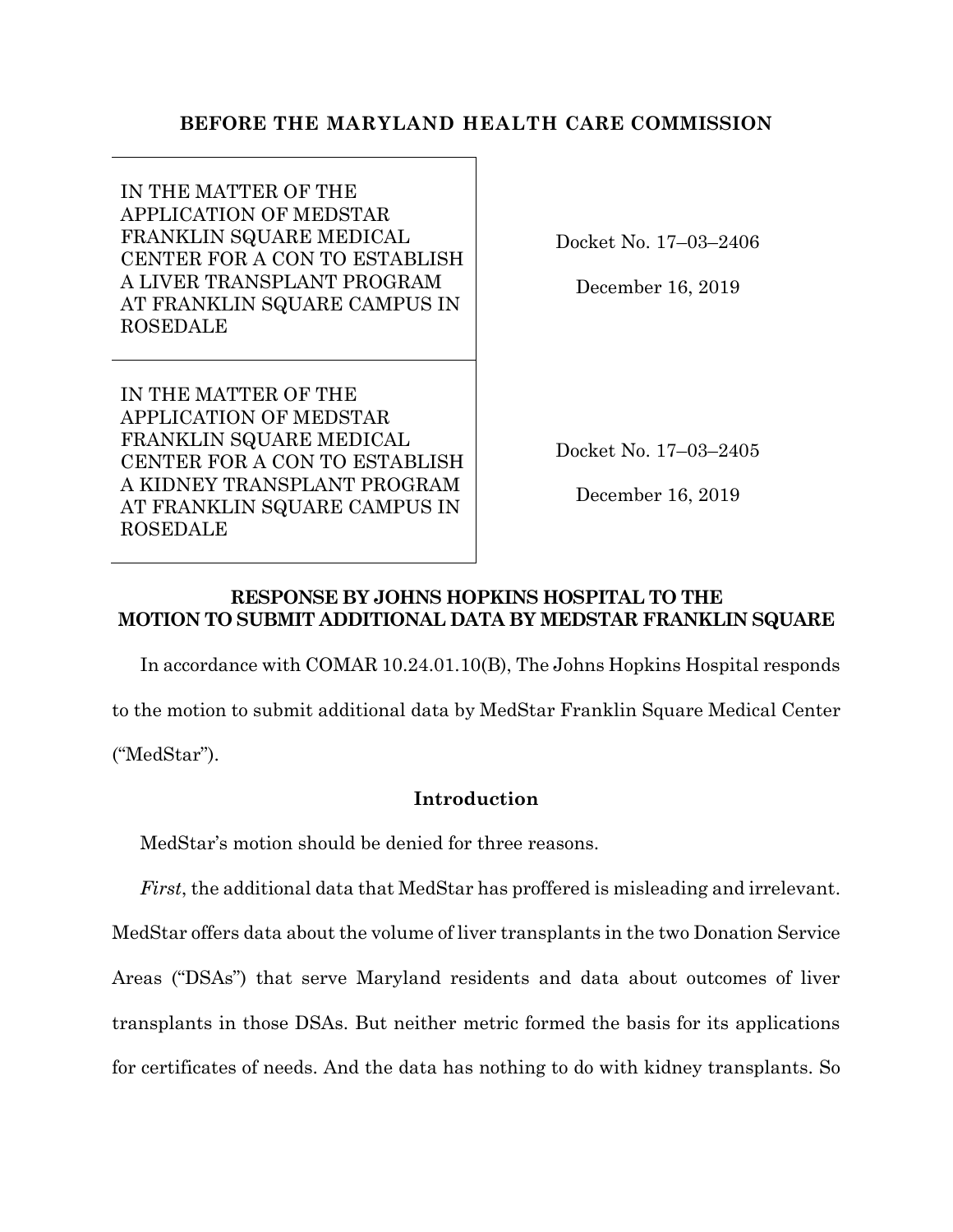updating that information does not advance the Commission's review of either application.

*Second*, the Commission has not yet assigned a Commissioner to review MedStar's applications. And no one from the Commission has requested additional data, let alone the kind of data that MedStar suddenly asserts is now relevant to its applications.

*Third*, rather than prolong these proceedings, the Commission should assign reviewers and proceed promptly to deny both of MedStar's applications. MedStar failed to show need in its applications. And nothing about the proffered data furthers any argument or analysis it made in those applications or provides any new basis for the Commission to find a need for the proposed programs.

### **Background**

## **I. MedStar's Applications.**

On August 14, 2017, MedStar Franklin Square filed two separate applications to open liver and kidney transplant services in the Living Legacy Foundation Donation Service Area ("LLF DSA") at Franklin Square. MedStar based its applications on claims that it can improve on the high-volume programs in the LLF DSA by reducing demand for liver and kidney transplants and by increasing the supply of both organs. MedStar proposed to reduce demand for these organs by better managing liver disease and kidney disease in the region. And it proposed to increase the supply of livers through rare procedures such as split liver transplants and living donor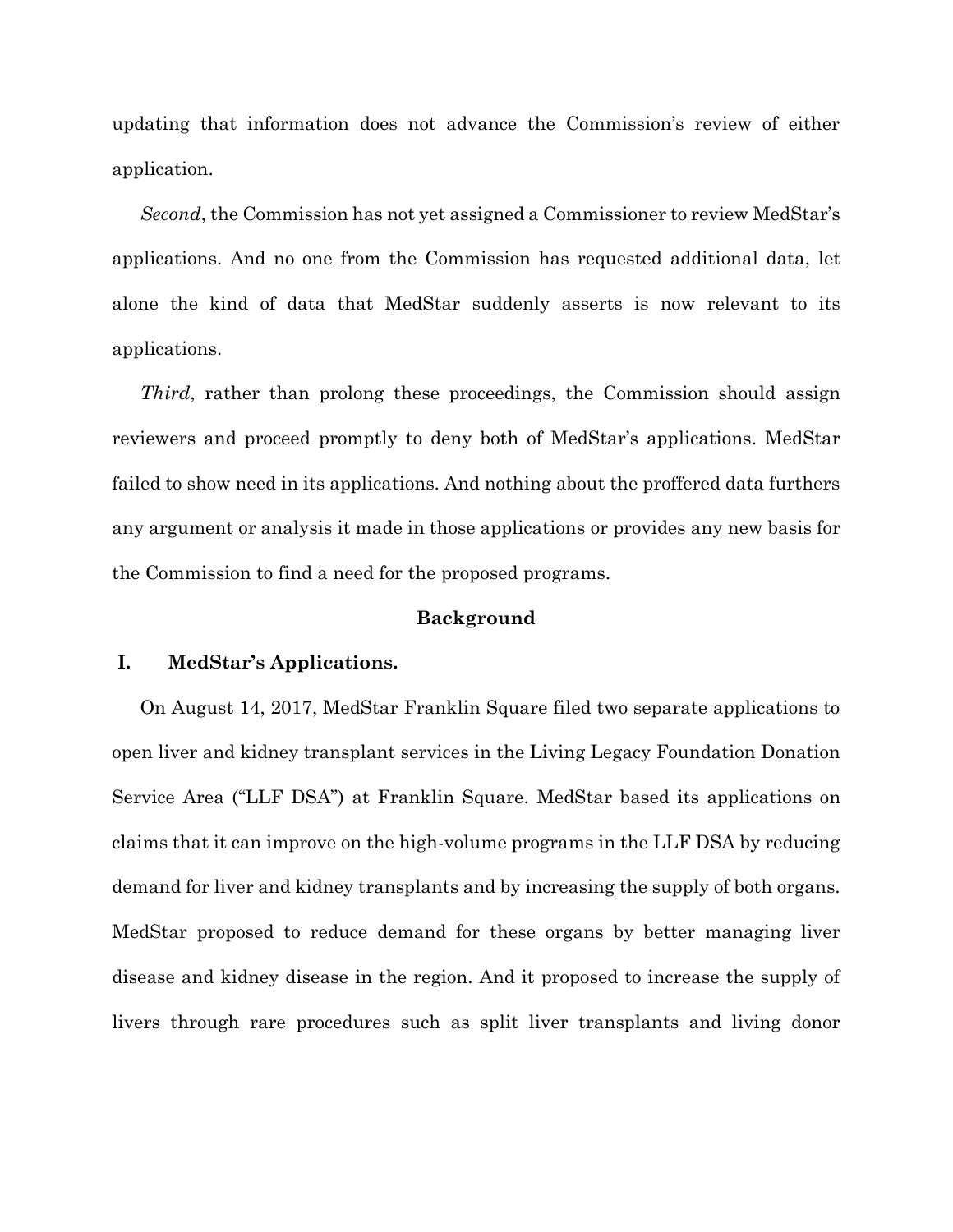transplants and the supply of kidneys through various methods already being employed in the LLF DSA.

MedStar did not base its application to open a liver transplant program on either the volume of adult liver transplants being performed in the LLF DSA or a comparison of the volumes of adult liver transplants in the WRTC DSA and LLF DSA.

### **II. Comments by Hopkins and the University of Maryland.**

Both Hopkins and the University of Maryland filed interested party comments in response to MedStar's applications. In those comments, the University of Maryland and Hopkins made clear that MedStar had failed to show that MedStar can increase organ supply. They also pointed out that MedStar does not require a certificate of need to better manage liver or kidney disease.

### **III. The Motion to Stay by the University of Maryland.**

The University of Maryland filed a motion to stay both applications. The University of Maryland contended that proposed policy changes to liver and kidney allocation were set to take place in the immediate future, claiming that "there is no uncertainty about when the forthcoming changes to liver and kidney allocation policy will occur." Maryland Reply in Support of Motion to Stay 4. That was more than a year ago. Yet liver allocation policy remains the same, as does kidney allocation policy. And after more than a year, we are no closer to "certainty" about when, if ever, the proposed policies will take hold.

The proposed liver allocation policy—the acuity circles policy—remains the subject of intense litigation at the federal district court and appellate court levels. It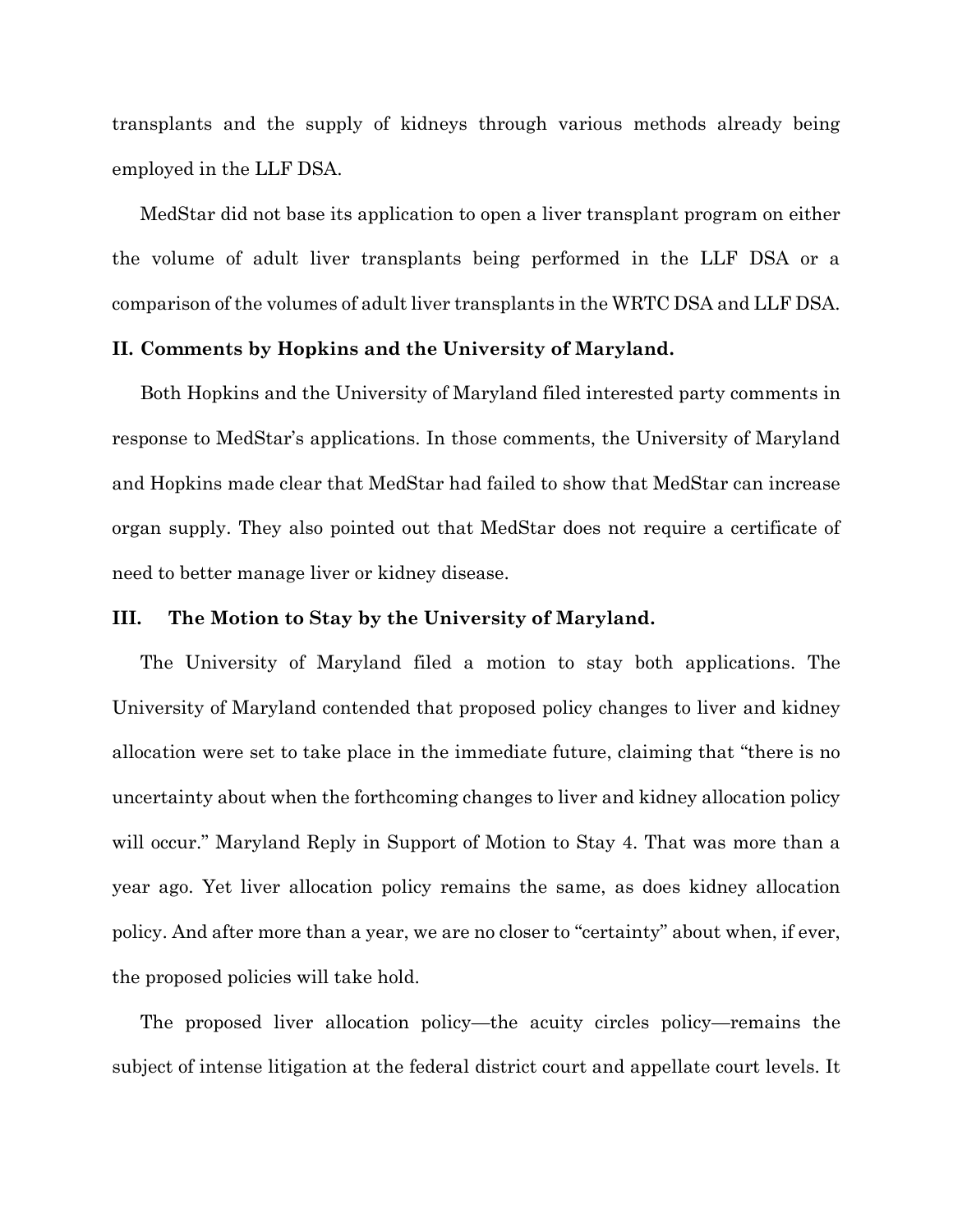is currently the subject of a stay ordered by the United States District Court for the Northern District of Georgia. That Court is considering whether to enjoin the policy permanently.

#### **Argument**

#### **I. MedStar Does Not Address Kidney Transplants in its Motion.**

MedStar has proffered data related to liver transplants only. It has offered nothing regarding kidney transplants. On that basis alone, the Commission should deny MedStar's motion to submit updated data and briefing in connection with its kidney application.

### **II. MedStar's Liver Transplant Data is Misleading and Irrelevant.**

As for its liver application, the data that MedStar cites is irrelevant to its application. MedStar has proposed to open a center at Franklin Square to perform adult liver transplants. But MedStar cites data that include pediatric transplants. MedStar includes this data without saying so to create the appearance that the gap between adult liver transplants performed in the LLF DSA and WRTC DSA—while still significant—is not as large as it actually is. But because MedStar never attempted to show need based on volumes of adult liver transplants, let alone a difference in volumes between the two DSAs, the information is irrelevant. If anything, the data show that the programs in the LLF DSA are performing at a high level and meeting the needs of the residents of the LLF DSA, while the sole program in the WRTC DSA is falling far short of meeting the existing need.

Adult volumes by DSA from 2014 through 2018 are illustrated in the table below: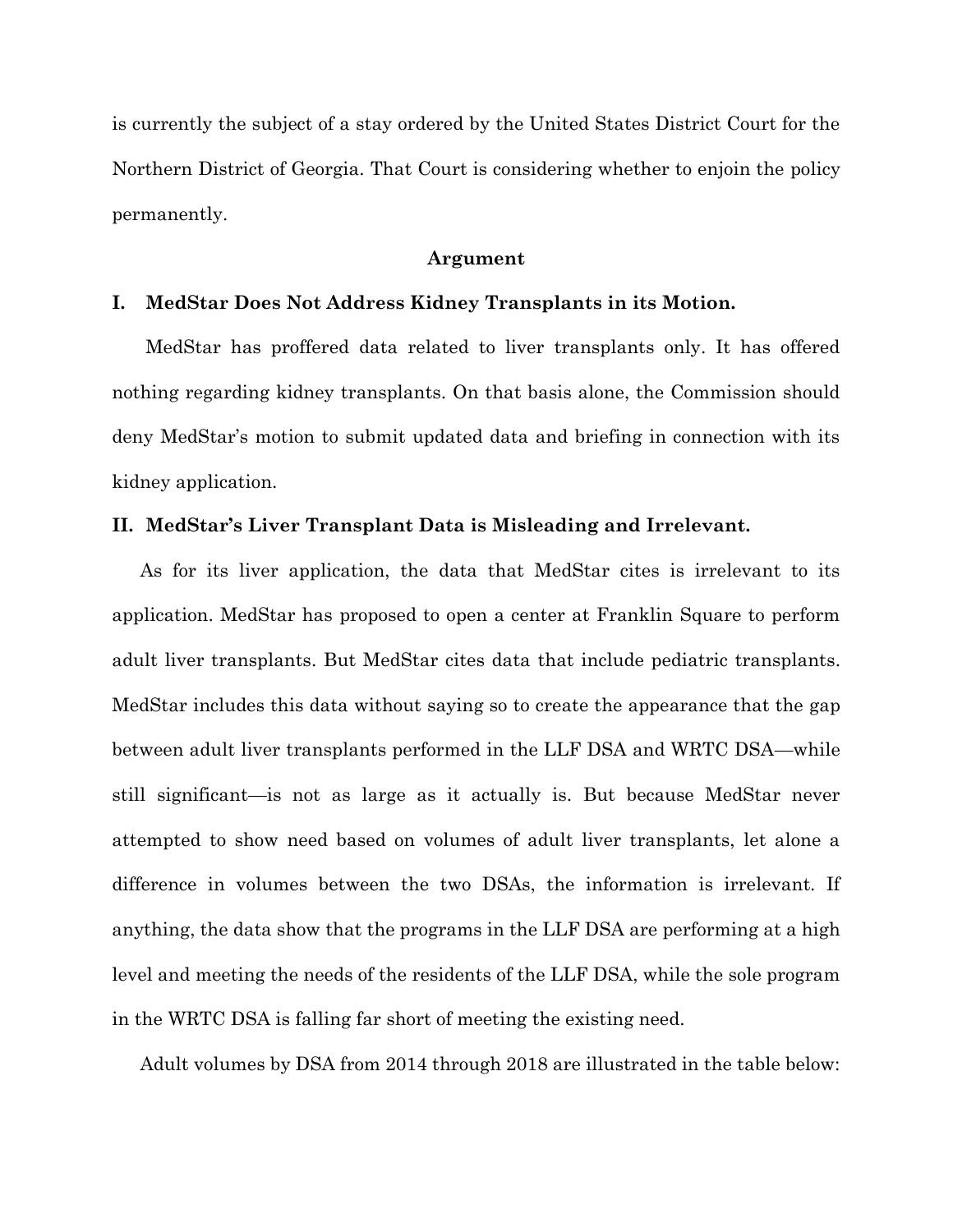| ADULT LIVER TRANSPLANTS IN LLF DSA AND WRTC DSA |      |      |      |      |      |
|-------------------------------------------------|------|------|------|------|------|
|                                                 | 2014 | 2015 | 2016 | 2017 | 2018 |
| <b>LLF</b>                                      | 199  | 241  | 291  | 260  | 227  |
| <b>WRTC</b>                                     | 79   | 49   | 84   | 97   | 92   |
| Gap                                             | 120  | 192  | 207  | 163  | 135  |

More than twice as many transplants were performed in the LLF DSA than in the WRTC DSA every year from 2014 through 2018. The gap between the two DSAs has been consistent, and while it was not as great in 2018 as it was in the two preceding years, it remains greater in 2018 than in 2014.

Worse yet, MedStar omits 2015 data to avoid drawing attention to a problem that Suburban's proposed program would address. In 2015, MedStar performed just 49 adult transplants. Because there is only one center in the WRTC DSA, there was no other center in the DSA to offset MedStar's reduced volume.

In the LLF DSA, however, when volume drops at one center, the other center is able to limit the impact of the reduction. For example, MedStar highlights reduced volume at the University of Maryland in 2018, MedStar Motion at 2, but that reduction was offset in part by an increase of 16 adult liver transplants at Hopkins.

MedStar creates the impression that the volume gap that Suburban identified in its comments has narrowed substantially only by presenting data beginning in 2016, the year in which transplants peaked in the LLF DSA, and ending in 2018, when University of Maryland transplant volumes fell. The long-term trend reflects a consistent gap between the single-center WRTC DSA and the two-center LLF DSA.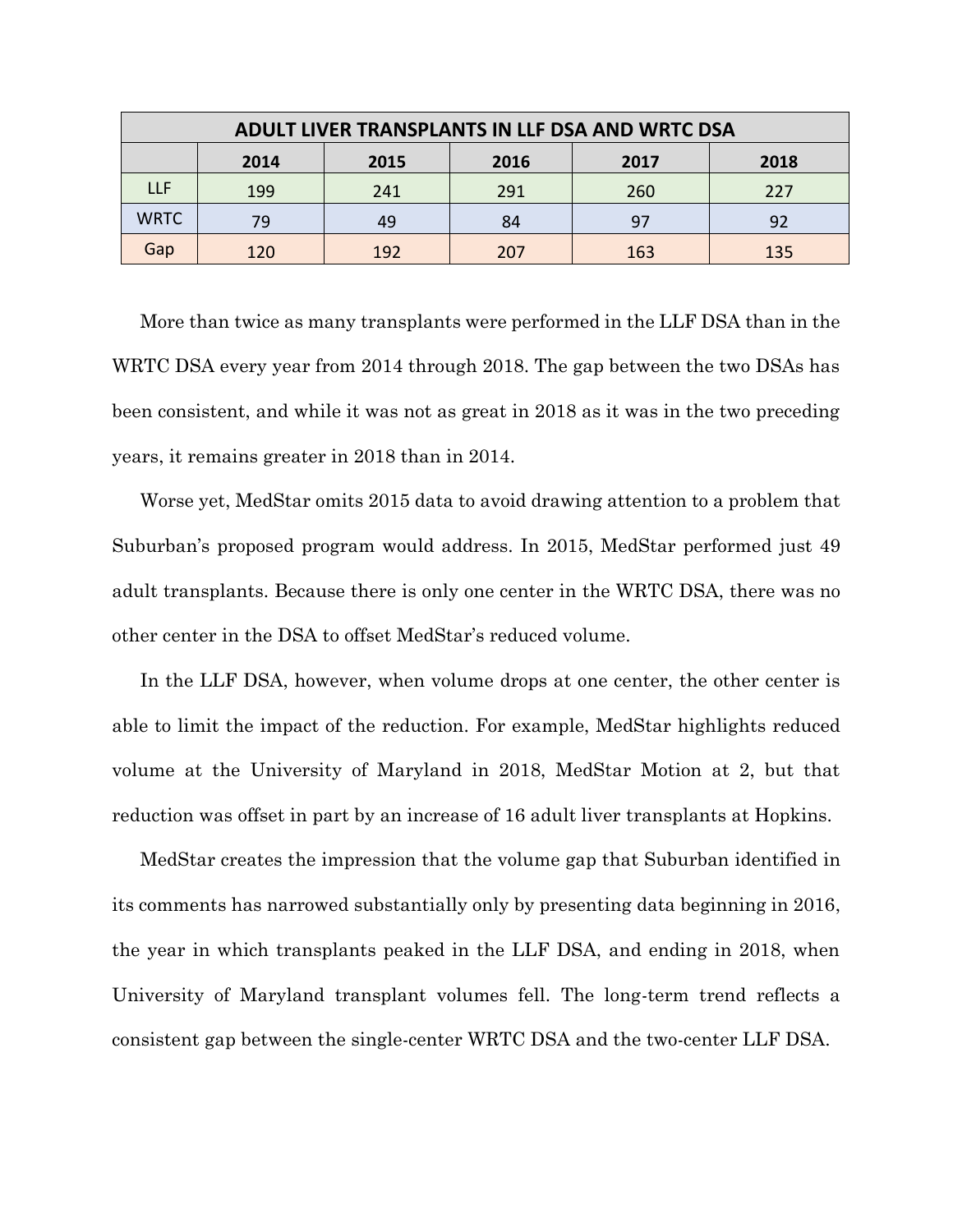Even with diminished performance by the University of Maryland, the programs in the LLF DSA still performed more than twice the number of transplants than the program in the WRTC DSA.

MedStar's proffered outcome data fares no better. That data, misleadingly presented with a graph that begins at 82.00% (rather than zero), does not advance the Commission's review of MedStar's application. MedStar never based its application on outcomes in the first place. So "updating" that data does not advance the Commission's inquiry.

Because MedStar's proffered data is misleading and irrelevant, the Commission should deny MedStar's motion.

## **III. There is No Reviewer and the Commission Has Not Requested Additional Data.**

There is no mechanism for an applicant to supplement its applications with additional information, and MedStar cites none. Rather, the regulations governing applications for certificates of need make clear that requests for additional information should come, if at all, from the reviewer, the Commission, or the staff. *See* COMAR 10.24.01.09(F)(3)(b). And for good reason. After MedStar filed its application, the Commission requested additional information through completeness questions. MedStar responded. The application was docketed. Interested parties filed comments, and MedStar responded. In non-comparative reviews where interested party comments are filed, a single Commissioner is appointed as the reviewer. COMAR 10.24.01.09(A). A reviewer has not yet been appointed. MedStar should not be permitted to lob in additional information out of the blue, particularly when that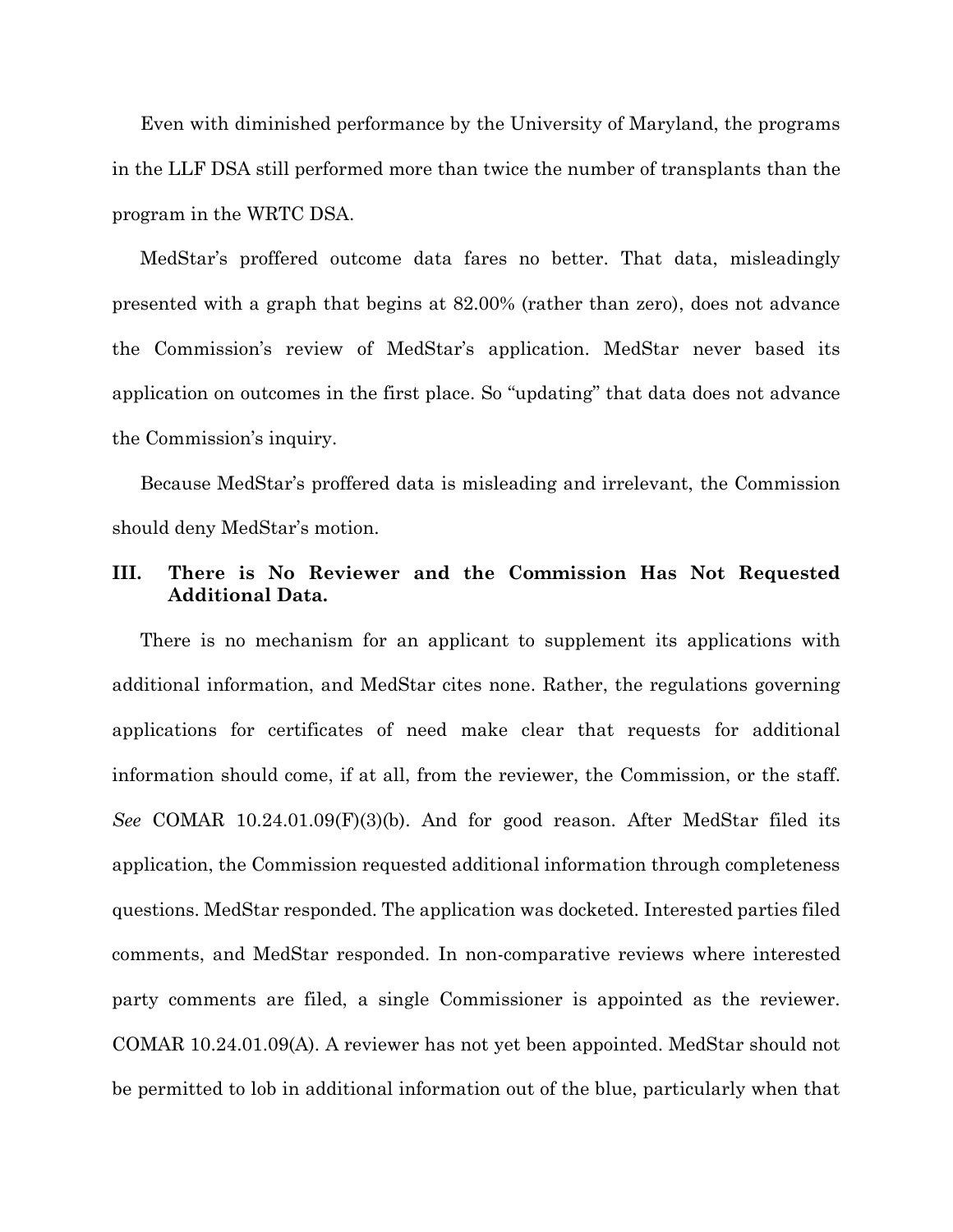information does not relate to the assertions of supposed need in the original applications and is not responsive to a specific request from the reviewer for information needed to make a decision.

# **IV. Rather Than Invite Further Delay, The Commission Should Rule on MedStar's Applications.**

"The Commission's specific mandate by the Legislature is to review and, where appropriate, issue certificates of need. . . ." *Medstar Health* v. *Maryland Health Care Comm'n*, 376 Md. 1, 6, 827 A.2d 83, 86 (Md. 2003). By statute and regulation, the Commission must rule on a certificate of need "no later than 90 days after the application was docketed." Maryland Code, § 19–126(g)(2) of the Health General Article; COMAR 10.24.01.09. 1

Although the Commission has issued no ruling on Maryland's motion to stay, it appears that the Commission has granted it *de facto*. Yet that motion, which the University of Maryland filed over a year ago in October 2018, was based on a supposed policy change in the offing. Now, more than 13 months later: the policies remain the same and the lack of need for either a liver transplant program or kidney transplant program in the Baltimore region is as apparent as it was when MedStar filed its applications.

Even if more than one year later, the policies actually were set to change, there is no way to predict the effects of the current proposals to alter the model of liver and kidney allocation. There is no dispute that widening the distribution area will

<sup>&</sup>lt;sup>1</sup> The statutory period is expanded to 150 days if an evidentiary hearing is requested. No hearing was requested here.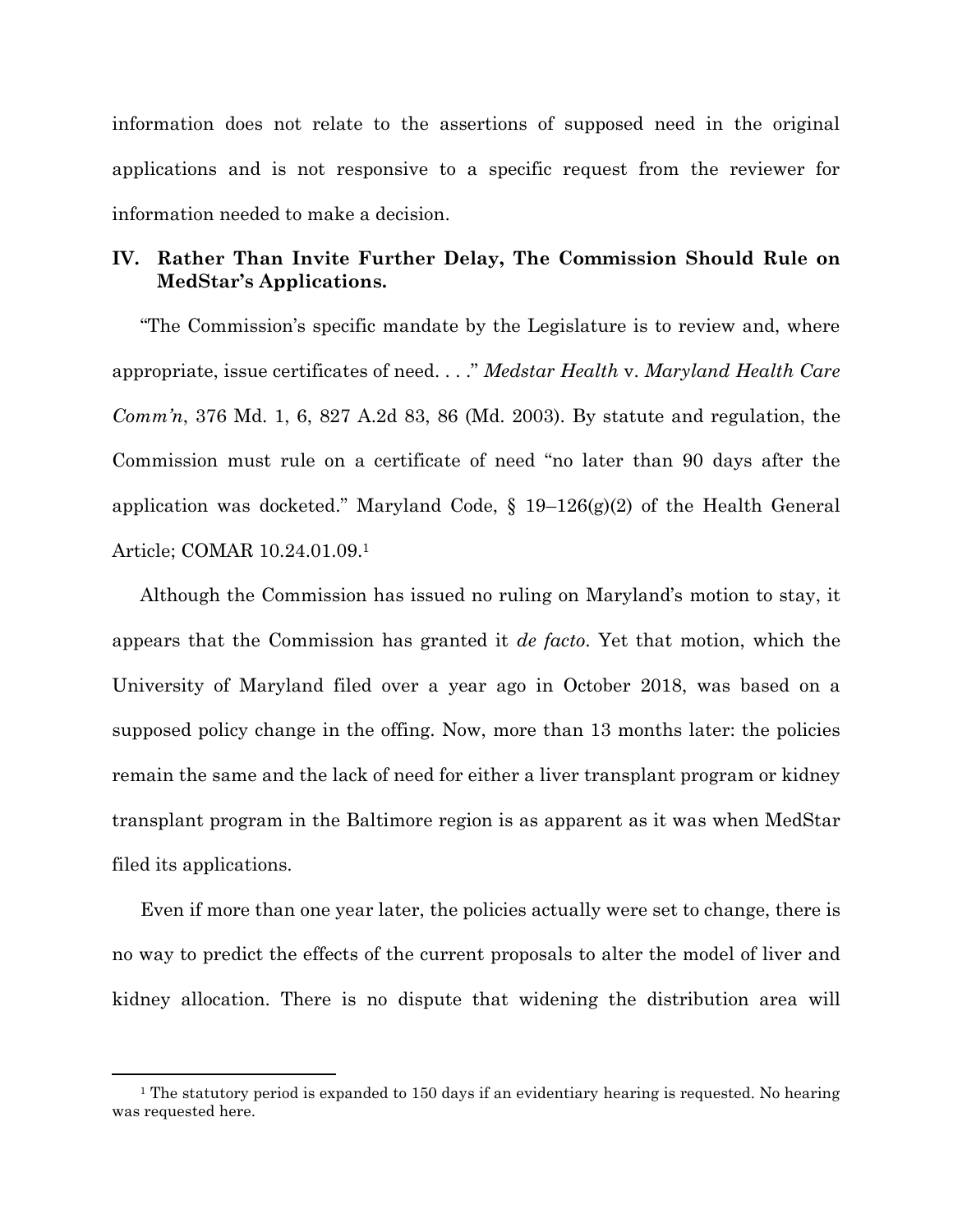increase travel times and add significantly to the costs of transplants. The enhanced focus on the sickest patients may have a negative effect on outcomes. Yet the severity of these effects will not be measurable until long down the road. And there is no way to predict how the public or the OPTN might react to those effects, which may be the prompt for the next—inevitable—policy changes.

Further delay is contrary to law and wasteful. MedStar's applications should be reviewed and denied.

## **Conclusion**

For these reasons, MedStar's motion to submit additional data should be denied.

Respectfully submitted,

CONOR B.O'CROININ MARTIN S. HIMELES, JR. Zuckerman Spaeder LLP 100 East Pratt Street, Suite 2440 Baltimore, Maryland 21202

*Counsel for The Johns Hopkins Hospital*